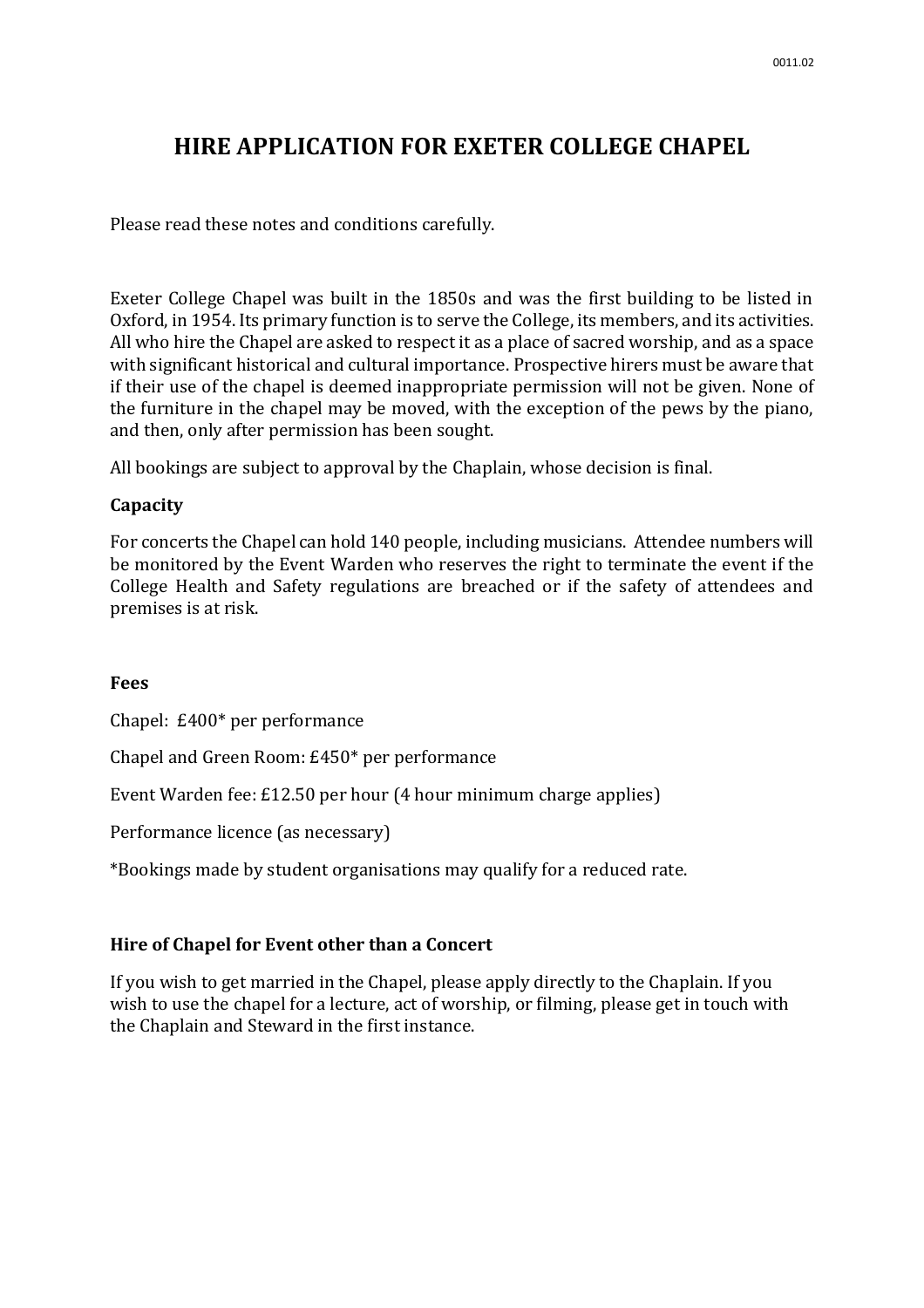### **Hire Procedure**

The application form should be submitted to the Chaplain, who will, if it is approved, forward to the Steward's Office, from where the booking will proceed. If the application is rejected, the Steward's Office will inform you.

## **CONDITIONS OF HIRE for External Events**

- 1. The College will provide and charge the Hirer for an Event Warden whose responsibility is to supervise the smooth running of the event and the adherence to College's rules and regulations, including monitoring the number and conduct of attendees. The Event Warden is NOT responsible for clearing up after the event.
- 2. It is the Hirer's responsibility to clean up and return the Chapel to its usual condition after the event; this includes removing used programmes, performers' seating and stands or any other items as identified by the Event Warden. To this effect the Hirer will name in the application form as many people as required to ensure that the Chapel is cleared and returned to its usual condition.
- 3. Properties, music stands, all instruments, etc., must be removed immediately after the performance. Organisers should note that all conductors and performers must supply their own music stands. Cellos and double basses must have matts/pads to protect the floor tiles.
- 4. When rehearsals are on the same day as the concert, and there are no chapel services, properties may be left in situ between the rehearsal and performance. When the rehearsal is on a different day, all properties must be removed after the rehearsal, as above. Please note the College bears no responsibility for properties left in the Chapel
- 5. Starting and finishing times of all performances must be agreed in advance. The standard evening hire is from 7pm – 10.30pm: the Chapel must be empty and the College vacated by 11pm at the latest. [On Tuesdays and Fridays during term time hire starts at 7.30pm]
- 6. Practice times for the organ must be arranged through the Chaplain [who will consult the organ scholars]. All organ practice must be booked in advance. If this is your first time using the organ it is advisable to have a brief explanation by the organ scholar, if the booking is during term time.
- 7. No performance or rehearsal is to impede the normal routine of the Chapel. Rehearsal arrangements are subject to cancellation if a special service, such as a funeral, has to be arranged at short notice.
- 8. Lighting the candles on the altar and choir stalls is STRICTLY prohibited, and no lit candles may be brought into the chapel.
- 9. If the Hirer wishes to bring in specific lighting this must be discussed with the Steward and be compliant with the College's Health and Safety policies.
- 10. The organisers are responsible for all ticket sales, both in advance and on the evening of the concert. The number of attendees will be monitored by the Event Warden who reserves the right to terminate the event if the maximum number is exceeded. This includes free concerts and events.
- 11. The Vestry [the small room to the left of the Chapel] is not to be used as a Green Room, and instrument cases must not be stored there. This is an emergency exit route, as well as the personal workspace of the Chaplain and Sacristan. If a Green Room is required, it may be possible to hire an additional room in College.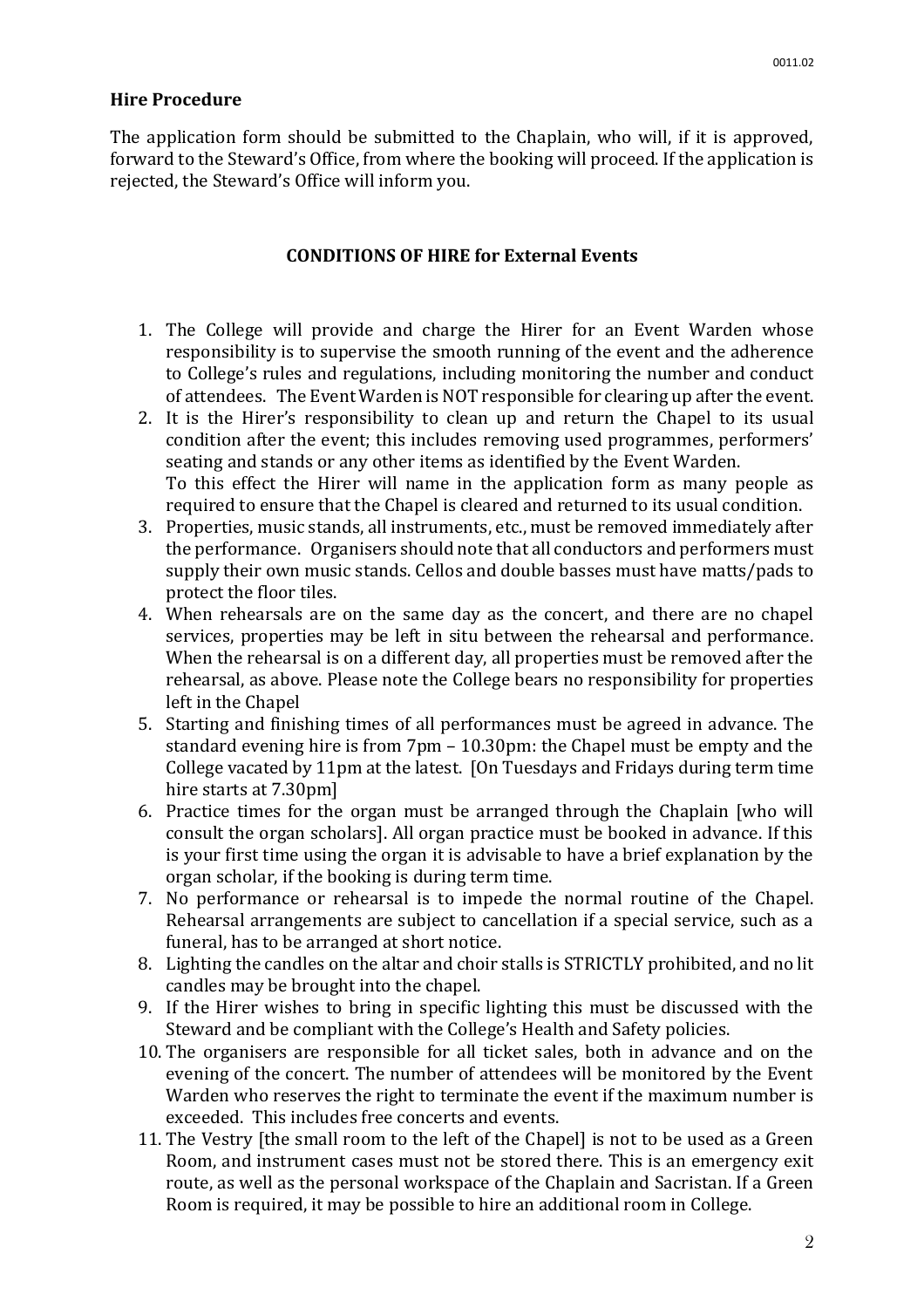- 12. Absolutely no equipment can be kept in the Chapel or Antechapel before the concert. The Chapel is a busy space in College, with 11 services a week, and many tourists visiting, and leaving instruments or stands is both unsightly and unsafe.
- 13. The organisers undertake:-
	- (a) if requested by the College, to provide satisfactory references in respect of the organisers and (if any) the Guarantor;
	- (b) to ensure that a representative of the organiser is present at Exeter College Oxford throughout the Event;
	- (c) to be responsible for the good behaviour of attendees;
- 14. The organisers undertake:-
	- (a) to provide to the College final drafts of programmes of the Event, including names of speakers, in good time to permit amendments to be suggested, being no later than seven days prior to the date (or first day) of the Event.
	- (b) not to undertake any activity that may be liable to bring the College into disrepute.
- 15. The Client, as organiser of a seminar, conference, meeting or other assembly, is required to undertake to secure that the principles embodied in the Exeter College Code of Practice on Freedom of Speech, will be upheld, and shall, if so required, satisfy the College of its ability to discharge its obligations in regard to upholding freedom of speech.
- 16. The Client must notify the College of, and secure College approval in advance for, the addition or deletion of any speaker or event from the programme supplied under Clause 14 of these Terms and Conditions. Such changes may result in cancellation of the event.
- 17. The Chaplain and College reserve the right to withdraw permission to use the chapel at any time if any of the conditions set out in this document are not observed.
- 18. The Event Warden reserves the right to terminate an event at any point if any of the rules and regulations of the College are breached. In such cases, any hire fees will not be refunded.
- 19. Exeter College accepts no liability of any kind for all matters connected with copyright, intellectual property, event advertising and communications, damage to third party equipment.

During weeks of Full Term i.e. 0th – 10th Week there will be no concerts on Sundays.

By College Order 21/118, this policy was approved by the Governing Body on  $3^{rd}$  November 2021, with immediate effect, and is to be reviewed by 30<sup>th</sup> June 2025, and was also approved for display on the website.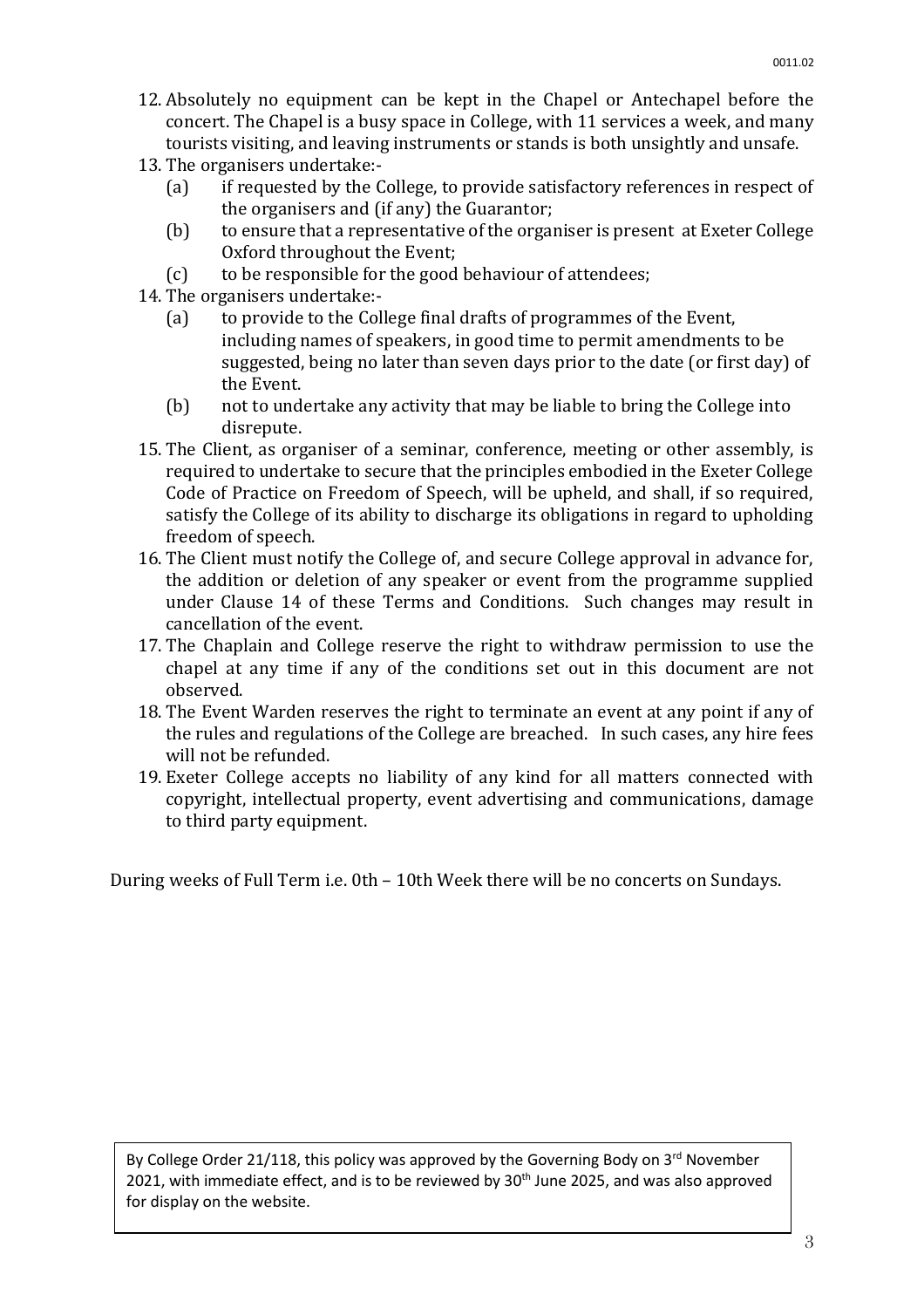| <b>EXETER COLLEGE</b><br><b>APPLICATION FOR HIRE OF</b>                                                                     |  |
|-----------------------------------------------------------------------------------------------------------------------------|--|
| THE COLLEGE CHAPEL                                                                                                          |  |
| Name of organisation/concert<br>organisers:                                                                                 |  |
| Name, address, tel. number & e-<br>mail of correspondent:                                                                   |  |
| Purposes for which application is<br>made:                                                                                  |  |
| Date of proposed performance:                                                                                               |  |
| Full details of work(s) to be<br>performed:                                                                                 |  |
| Name of conductor:                                                                                                          |  |
| Start & finish time of<br>performance:                                                                                      |  |
| Dates and times of proposed<br>rehearsals in the chapel (normal<br>allocation is 1.30-4.30pm on the<br>day of performance): |  |
| Ticket prices & where to buy                                                                                                |  |